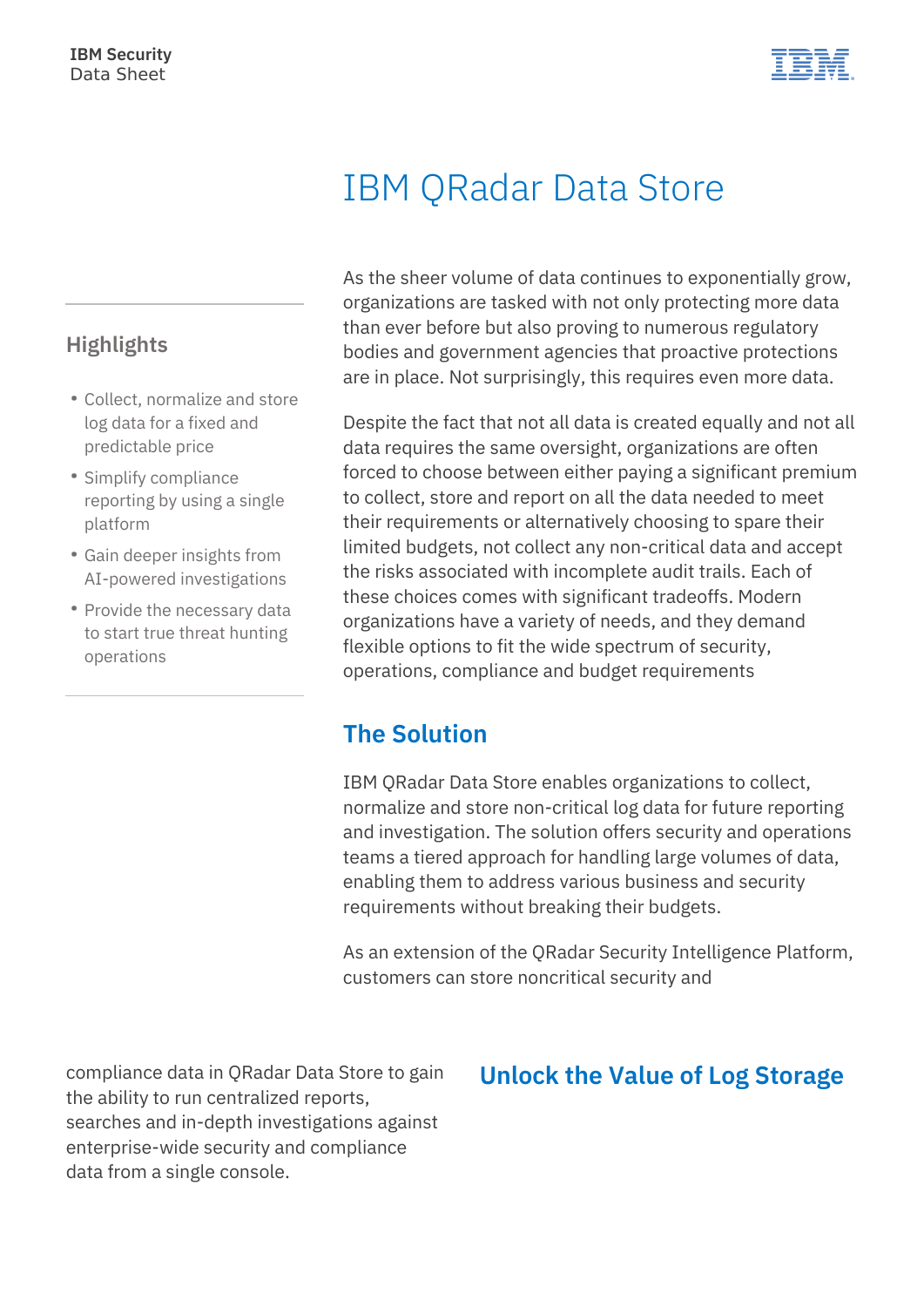

## **Simplify compliance reporting**

As part of the QRadar Security Intelligence Platform, log data stored within QRadar Data Store can be searched and reported on alongside all other security, incident and threat intelligence data stored within the platform. Instead of using a third party data lake solution for logs, which can require additional investment and manual effort to piece together data from siloed solutions, QRadar Data Store enables you to centrally store and report on all relevant log data from a single solution and interface. In addition, operations teams can granted centralized, read-only access to log data from the systems they respectively manage, enabling them to measure performance and run their own analytics without requiring direct access to log data.

#### **Extract additional value from QRadar Advisor with Watson**

QRadar Advisor with Watson is at its best when it has deep insight into a customer's network. When an incident is discovered by IBM QRadar, Watson Advisor can use its corpus of information to automatically research the Indicators of Compromise (IOCs) and learn more about the potential threat, threat actors and related IOCs. Watson Advisor then takes what it has learned from its various research sources and compares the new information against log data stored within a customer's local QRadar environment. Watson Advisor can then uncover similar events potentially related to the same attack campaign and

determine the true scope and severity of the incident. By storing enterprise-wide log data in QRadar Data Store, Watson Advisor can gain greater insight into your local environment, deliver more relevant results and uncover IOCs that may otherwise be missed, helping to both improve the speed and accuracy of investigations.

### **Enable threat hunting**

Advanced organizations that are ready to build a threat hunting program can benefit from storing large volumes of normalized logs in a single location. By first normalizing log data, threat hunters can work from a common understanding of what happened without having to be experts in hundreds, if not thousands, of enterprise-wide technologies and log formats. When integrated with IBM i2 Analyze, threat hunters can visually map out potential threats, including the users, assets, vulnerabilities and tactics associated with each, and easily share this information with team members. As a result, teams can more easily collaborate, be more effective and better identify stealthy threats.

#### **In Summary**

QRadar Data Store, an extension of the QRadar Security Intelligence Platform, enables organizations to costeffectively collect, normalize and store large volumes of data to enable easier compliance reporting, optimize AIpowered incident investigations and provide threat hunting teams with the data needed launch searches and investigations.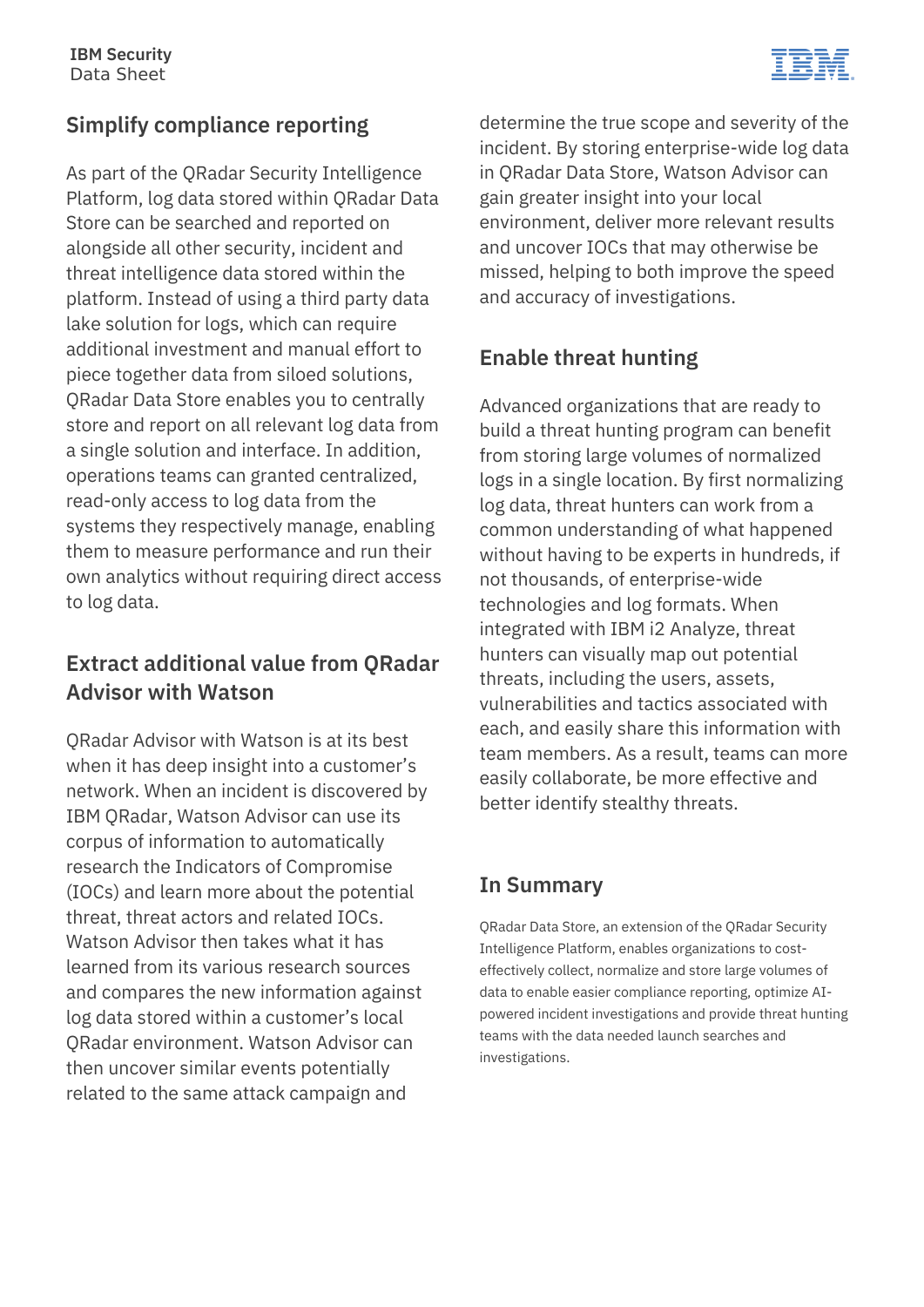**IBM Security** Data Sheet



#### **Why IBM?**

IBM Security offers one of the most advanced and integrated portfolios of enterprise security products and services. The portfolio, supported by world renowned X-Force research and development, provides security intelligence to help organizations holistically protect their people, infrastructures, data and applications, offering solutions for identity and access management, database security, application development, risk management, endpoint management, network security and more. These solutions enable organizations to effectively manage risk and implement integrated security for mobile, cloud, social media and other enterprise business architectures. IBM operates one of the world's broadest security research, development and delivery organizations, monitoring greater than 60 billion security events per day in more than 130 countries, and holds more than 3,700 security patents.

## **For more information**

To learn more about this offering, contact your IBM representative or IBM Business Partner, or visit: [www.ibm.com/qradar](https://cms.ibm.com/www.ibm.com/security/security-intelligence/qradar)